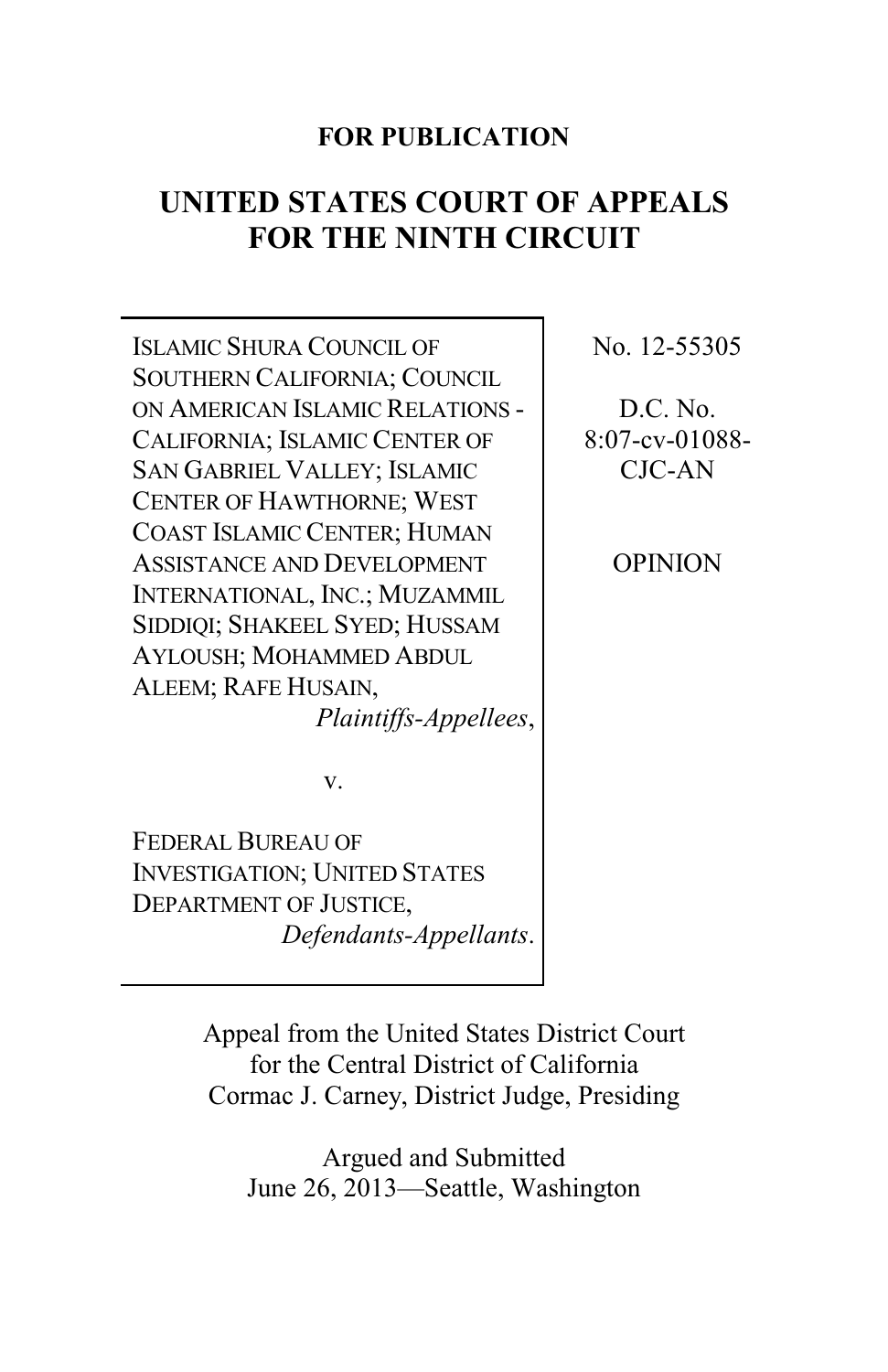Filed July 31, 2013

Before: Mary M. Schroeder, Richard C. Tallman, and Milan D. Smith, Jr., Circuit Judges.

Per Curiam Opinion

### **SUMMARY\***

## **Sanctions/Fed. R. Civ. P. 11(c)**

The panel reversed the district court's order granting the Islamic Shura Council of Southern California's motion for sanctions under Federal Rule of Civil Procedure 11(c), and vacated the district court's order awarding fees.

The panel noted that before Shura Council filed its motion for sanctions, the FBI had already "corrected" the challenged pleadings and provided all the additional documents it was obligated to provide under the Freedom of Information Act (FOIA) to the district court in an *in camera* proceeding. Shura Council moved for sanctions long after the district court had ruled on the adequacy of the government's eventual compliance with FOIA, and *a fortiori* after it had ruled the FBI's original response had been inadequate and misleading. The panel held that the motions for sanctions should not have been granted because it was made after the "judicial rejection of the offending contention." Advisory Committee's Notes to the 1993 Amendments to Rule 11.

**<sup>\*</sup>** This summary constitutes no part of the opinion of the court. It has been prepared by court staff for the convenience of the reader.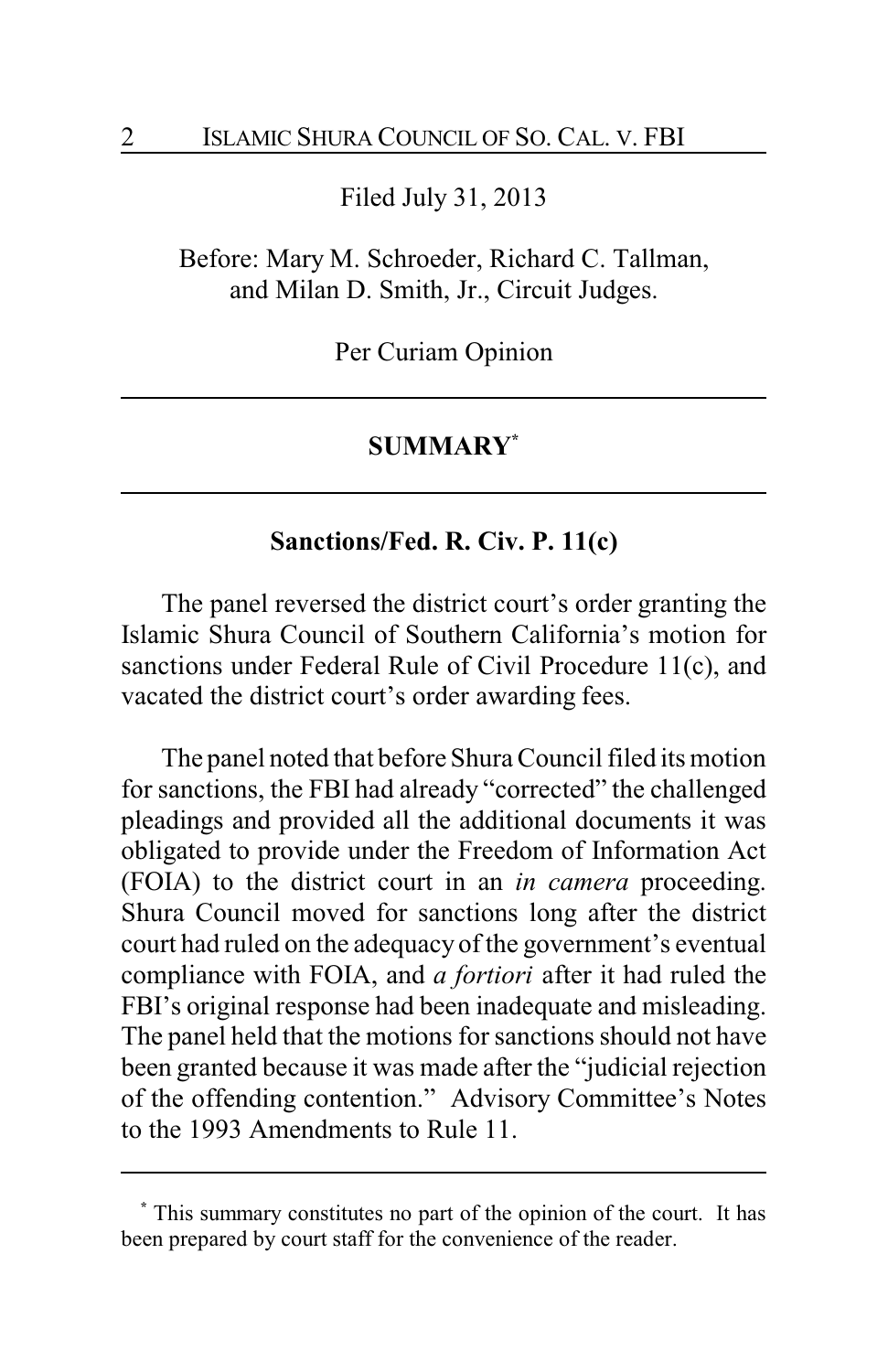# **COUNSEL**

Stuart F. Delery, Acting Assistant Attorney General, Andre Birotte, Jr., United States Attorney, Beth S. Brinkmann (argued), Deputy Assistant Attorney General, Michael S. Raab and Daniel Tenny, Department of Justice, Washington, D.C., for Defendants-Appellants.

Ahilan T. Arulanantham (argued), ACLU Foundation of Southern California, Los Angeles, California, for Plaintiffs-Appellees.

Clare Pastore, USC Gould School of Law, Los Angeles, California, for Amici Curiae Professors of Legal Ethics.

## **OPINION**

### PER CURIAM:

The Federal Bureau of Investigation ("FBI") appeals the district court's order granting the Islamic Shura Council of Southern California's ("Shura Council") motion for sanctions under Federal Rule of Civil Procedure 11(c). *See Islamic Shura Council of S. Cal. v. FBI*, 278 F.R.D. 538, 548 (C.D. Cal. 2011). The FBI argues that the sanctions order must be reversed because the FBI could not avail itself of the safe harbor provision of Rule  $11(c)(2)$ . We agree, and consequently reverse the district court's award of sanctions.**<sup>1</sup>**

**<sup>1</sup>** The factual and procedural history of this case is described in the district court's order granting Shura Council's motion for sanctions. *See Islamic Shura Council*, 278 F.R.D. at 539–42; *see also Islamic Shura*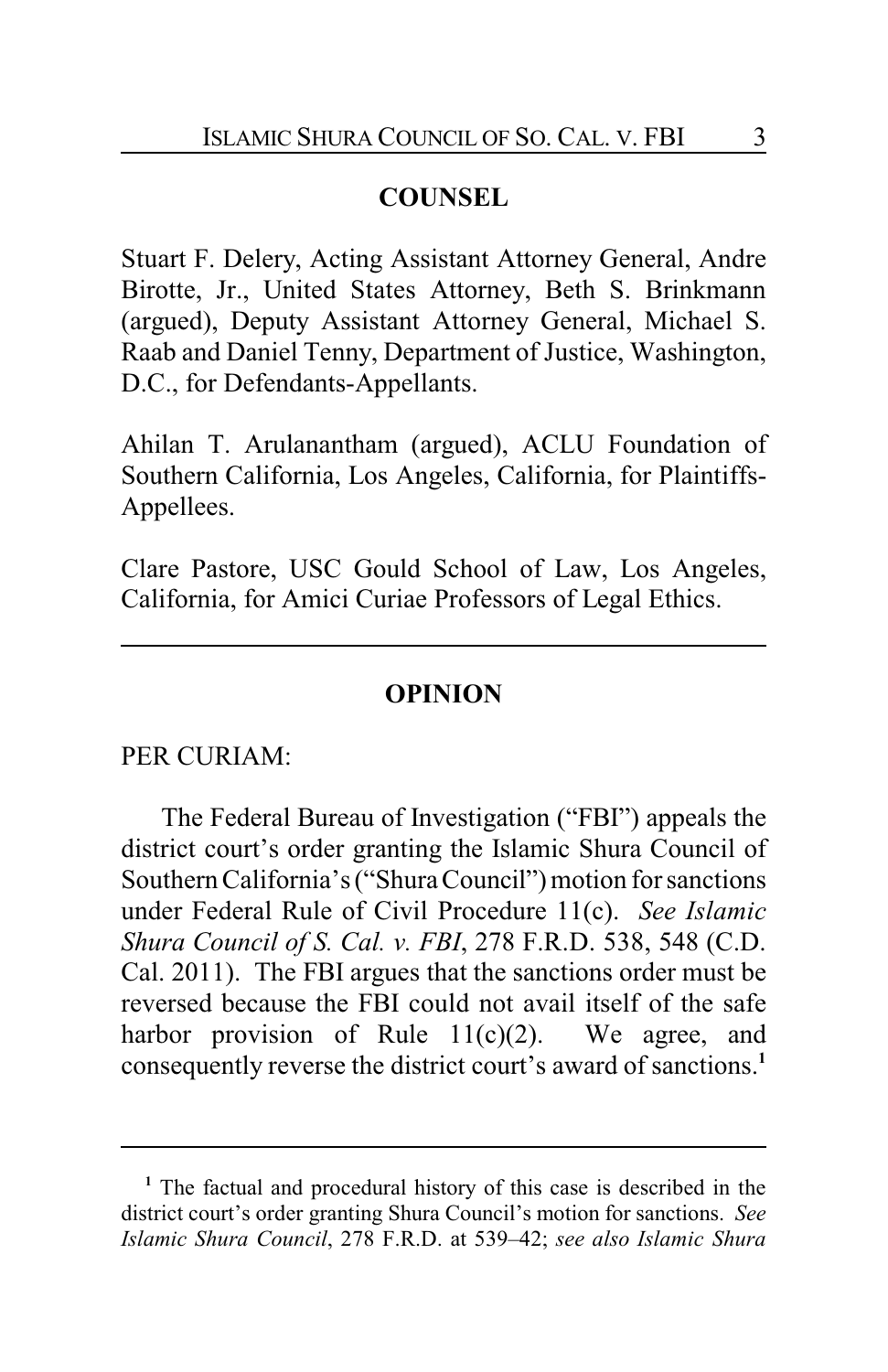"An appellate court should apply an abuse-of-discretion standard in reviewing all aspects of a district court's Rule 11 determination." *Cooter & Gell v. Hartmarx Corp.*, 496 U.S. 384, 405 (1990). "A district court would necessarily abuse its discretion if it based its ruling on an erroneous view of the law or on a clearly erroneous assessment of the evidence." *Id.*

A party may move for Rule 11 sanctions if its adversary makes a frivolous filing or otherwise makes a contention for an improper purpose. *G.C. & K.B. Investments, Inc. v. Wilson*, 326 F.3d 1096, 1109 (9th Cir. 2003). Such a motion may not be filed, however, unless there is strict compliance with Rule 11's safe harbor provision. *See Holgate v. Baldwin*, 425 F.3d 671, 678 (9th Cir. 2005) (holding that we "enforce [Rule 11's] safe harbor provision strictly"); *see also Ridder v. City of Springfield*, 109 F.3d 288, 296 (6th Cir. 1997) (noting that "Rule 11 cases emerging in the wake of the 1993 amendments [to Rule 11] have found [compliance with] the 'safe harbor' provision to be an absolute requirement."). That provision provides that anymotion for sanctions must be served on the offending party at least 21 days before the motion is filed with the court. Fed. R. Civ. P. 11(c)(2). The safe harbor provision further dictates that the motion may not be filed if the offending party timely "withdraw[s] or appropriately correct[s]" the challenged contention during the safe harbor period. *Id.* The purpose of the safe harbor provision is to give the offending party an opportunity to correct or withdraw its problematic pleading, and "*thereby escape sanctions*." *Barber v. Miller*, 146 F.3d 707, 710 (9th Cir. 1998) (emphasis in original).

*Council of S. Cal. v. FBI* ("*Islamic Shura Council II*"), 635 F.3d 1160, 1162–63 (9th Cir. 2011).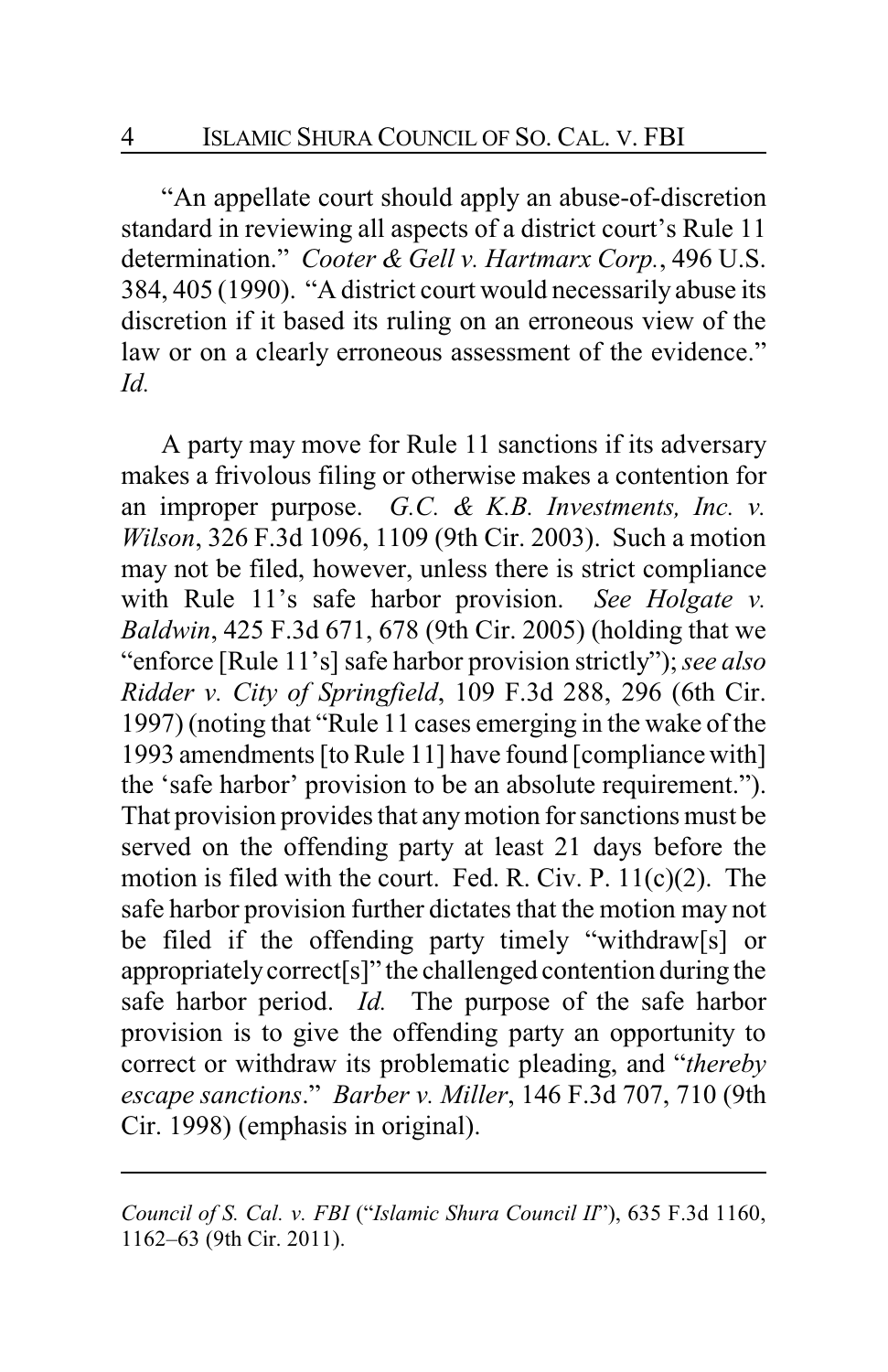Rule 11 is intended to deter baseless filings in district court and imposes a duty of "reasonable inquiry" so that anything filed with the court is "well grounded in fact, legally tenable, and not interposed for any improper purpose." *Cooter & Gell*, 496 U.S. at 393 (internal quotation marks omitted). Therefore, fee sanctions compensate a party for the costs of enforcing the rule when the party taking the challenged position has refused to withdraw or correct it. Fed. R. Civ. P. 11(c)(2). Motions for Rule 11 attorney's fees cannot be granted after the district court has decided the merits of the underlying dispute giving rise to the questionable filing. This is because once the court has decided the underlying dispute, the motion for fees cannot serve Rule 11's purpose of judicial economy. *See* Advisory Committee's Notes to the 1993 Amendments to Rule 11 (noting that a party may not move for Rule 11 sanctions after "judicial rejection of the offending contention").

Shura Council argues that its motion complied with the safe harbor provision of Rule 11. Shura Council notes that it served its motion for sanctions on the FBI 25 days before it filed the motion with the district court. Shura Council further notes that the FBI did not withdraw or correct its challenged pleadings during this 25-day period. What Shura Council fails to observe, however, is that the FBI had already "corrected" the challenged pleadings and provided all the information it was obligated to provide to the district court before Shura Council filed its motion for sanctions. The FBI informed the court of the existence of additional documents previously in an *in camera* proceeding. *Islamic Shura Council*, 278 F.R.D. at 541. The district court ruled that the FBI should have told the court about these documents at the pleading stage of the litigation, when the FBI responded to Shura Council's 2007 FOIA complaint with redacted